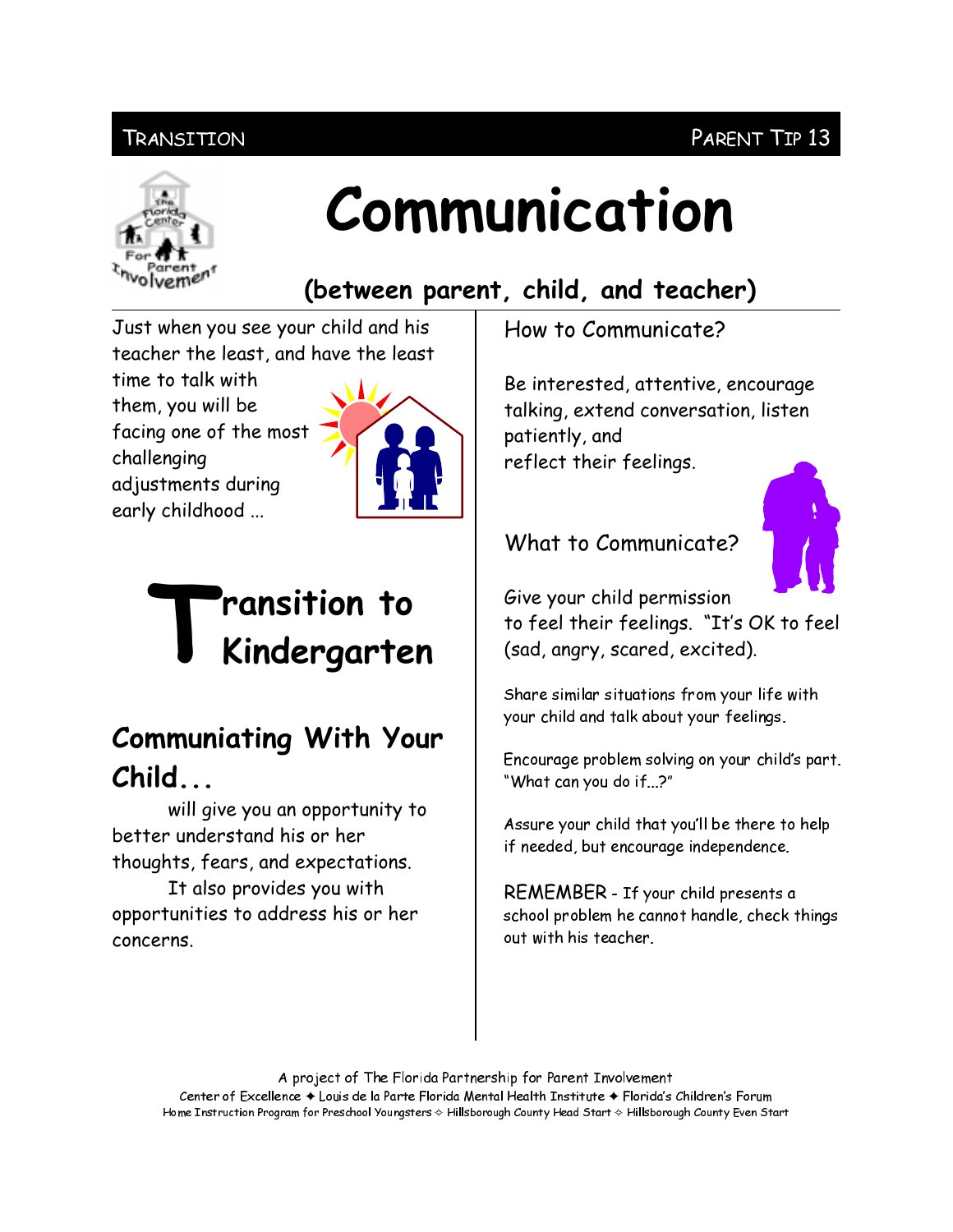#### 2 TRANSITION

#### PARENT TIP 13

## **Communicating With** Your Child's Teacher...

builds a bridge between your home and the school, making it easier for your child to go back and forth between the two places.



It also lets your child know that you believe school is important.

#### How to Communicate?

To effectively communicate, you need to send messages to the teacher as well as receiving messages from the school.

Read newsletters/homenotes (or have someone read them to you) Attend parent-teacher conferences. Telephone your child's teacher Make sure teachers know how to contact you Write notes to the teacher Drop off or pick-up in person when possible

What to communicate?



# **P** Ask Questions:

- ... about how your child is doing in school socially and academically. (What are his work habits? Is he too tired in the mornings?)
- ... about what you can work on with your child at home.



#### Give Information:

... about things going on in your child's life that may affect his or her behavior in school. (We are going on a special trip this weekend so Max may have difficulty Concentrating today.)

... about how your child is adjusting to school

For more information contact:

A project of The Florida Partnership for Parent Involvement Center of Excellence ♦ Louis de la Parte Florida Mental Health Institute ♦ Florida's Children's Forum

Home Instruction Program for Preschool Youngsters & Hillsborough County Head Start & Hillsborough County Even Start